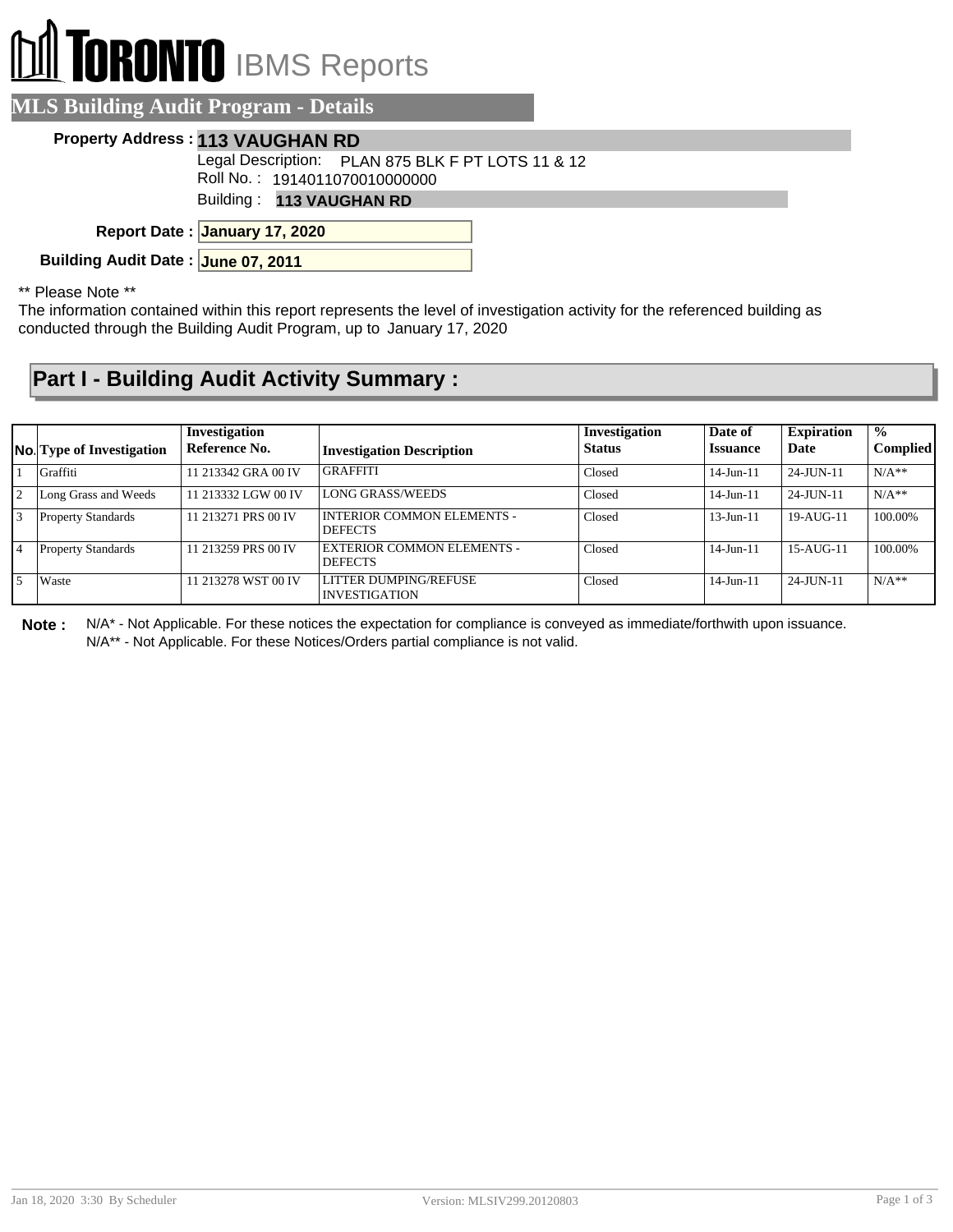## **Part II - Building Audit Details for Property Standards Orders :**

|    | Type of<br><b>No. Investigation</b> | <i><b>Investigation</b></i><br>Reference No. | <b>Investigation Description</b>                                  | <b>Investigation Date of</b><br><b>Status</b> | <b>Issuance</b> | <b>Expiration</b><br><b>Date</b> | <b>Next Scheduled</b><br><b>Inspection Date</b> |
|----|-------------------------------------|----------------------------------------------|-------------------------------------------------------------------|-----------------------------------------------|-----------------|----------------------------------|-------------------------------------------------|
| 14 | <b>Property Standards</b>           |                                              | 11 213259 PRS 00 IV EXTERIOR COMMON ELEMENTS -<br><b>IDEFECTS</b> | <b>Closed</b>                                 | 14-Jun-11       | l 15-AUG-11                      | 16-Aug-11                                       |
|    |                                     |                                              |                                                                   |                                               |                 |                                  |                                                 |

**0**

**7**

**No. of defects contained within the Order :**

**No. of defects that remain outstanding :**

|                | <b>Deficiency Details</b>                                     |                 |               |  |  |  |  |
|----------------|---------------------------------------------------------------|-----------------|---------------|--|--|--|--|
| No.            | <b>Violation/Defect</b>                                       | <b>Location</b> | <b>Status</b> |  |  |  |  |
|                | Deteriorated and spalling bricks.                             | Front           | Closed        |  |  |  |  |
| $\overline{2}$ | Paint peeling on trim.                                        | Front           | Closed        |  |  |  |  |
| 3              | Old metal pipe pulling loose from wall.                       | Front           | Closed        |  |  |  |  |
| 4              | Paint peeling on trim.                                        | North           | <b>Closed</b> |  |  |  |  |
| 5              | Underside of landing above. Surface damaged and deteriorated. | Rear            | Closed        |  |  |  |  |
| 6              | Several bricks broken.                                        | South           | <b>Closed</b> |  |  |  |  |
| $\overline{ }$ | Eavestrough leaking at join.                                  | South           | Closed        |  |  |  |  |

| Type of<br>No. Investigation | <b>Investigation</b><br>∣Reference No. | <b>Investigation Description</b>                                  | Investigation Date of<br><b>Status</b> | <b>Issuance Date</b> | Expiration | <b>Next Scheduled</b><br><b>Inspection Date</b> |
|------------------------------|----------------------------------------|-------------------------------------------------------------------|----------------------------------------|----------------------|------------|-------------------------------------------------|
| Property Standards           |                                        | 111 213271 PRS 00 IV INTERIOR COMMON ELEMENTS -<br><b>DEFECTS</b> | Closed                                 | l 13-Jun-11          | 19-AUG-11  | 22-Aug-11                                       |
|                              |                                        |                                                                   |                                        |                      |            |                                                 |

**0**

**8**

#### **No. of defects contained within the Order :**

**No. of defects that remain outstanding :**

|     | <b>Deficiency Details</b>                                                                                                                               |                      |               |  |  |  |  |
|-----|---------------------------------------------------------------------------------------------------------------------------------------------------------|----------------------|---------------|--|--|--|--|
| No. | <b>Violation/Defect</b>                                                                                                                                 | Location             | <b>Status</b> |  |  |  |  |
|     | Floor at entrance to boiler room is worn and the covering is missing.                                                                                   | Interior of Building | Closed        |  |  |  |  |
|     | An emergency contact sign is not posted and maintained in a prominent place in the front lobby or<br>entrance to the building.                          | Interior of Building | Closed        |  |  |  |  |
| 3   | Exterior window or skylight not maintained in good repair. Skylight has cracked glass.                                                                  | Interior of Building | Closed        |  |  |  |  |
|     | Top floor, main floor and basement corridor doors do not self close and latch                                                                           | Interior of Building | Closed        |  |  |  |  |
| 5   | Storing paint pails in hydro room.                                                                                                                      | Interior of Building | Closed        |  |  |  |  |
| 6   | Basement corridor is not equipped to provide illumination to an average level of not less than 50<br>lux at floor or tread level.                       | Interior of Building | Closed        |  |  |  |  |
|     | Guard is less than 1,070 millimetres high. The guard at top floor landing and basement landing is<br>not 1,070mm                                        | Interior of Building | Closed        |  |  |  |  |
| 8   | Guard with a minimum height of 1,070 millimetres has not been provided at a raised floor where<br>the difference in level is more than 600 millimetres. | Interior of Building | Closed        |  |  |  |  |